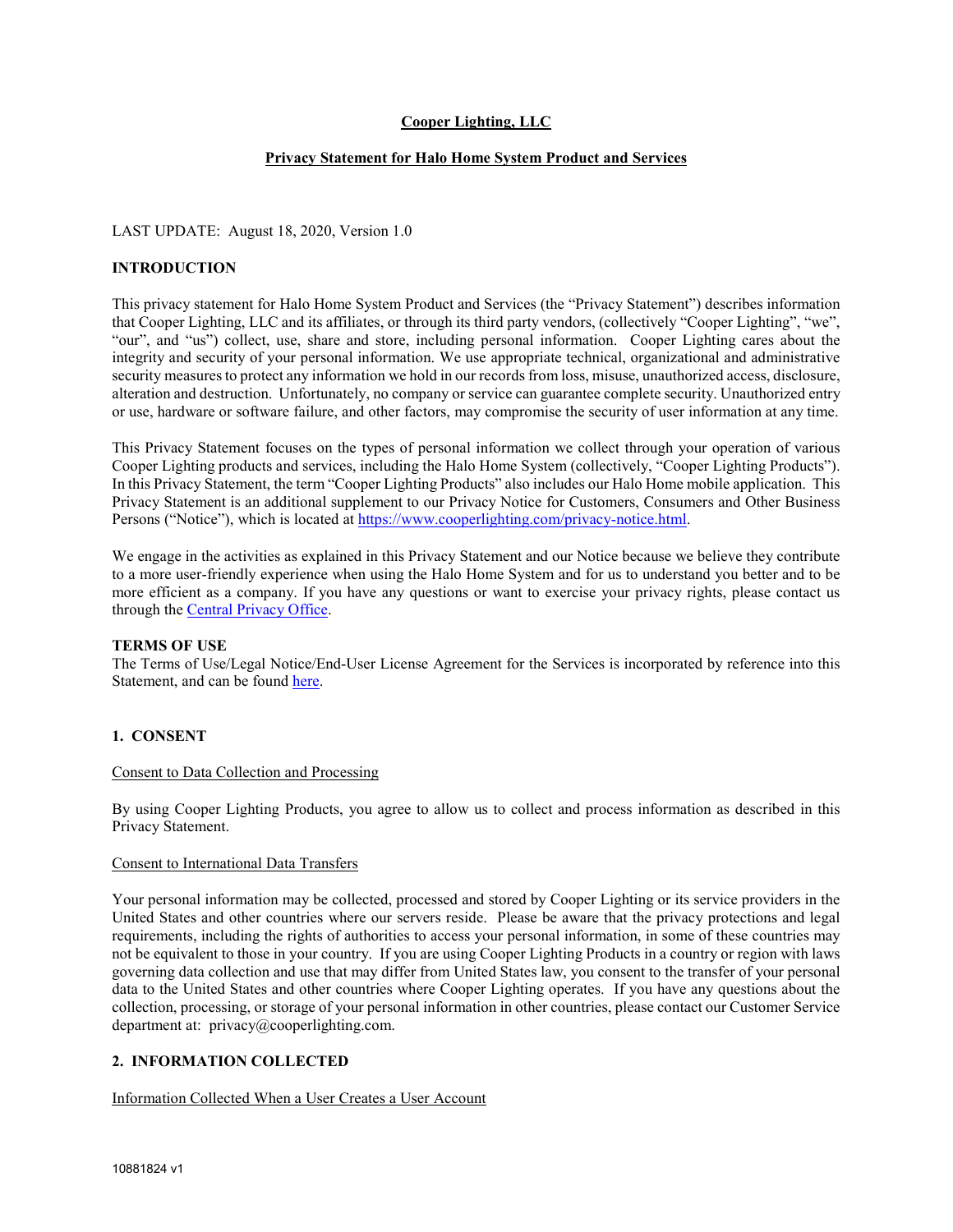When you install Halo Home System devices, you will be directed to download the Halo Home mobile application ("Mobile App") from the app store that corresponds to your particular mobile device (i.e., Apple, Google, etc.). When you open the Mobile App, you will be asked to register with Cooper Lighting to establish an account for your Halo Home System devices. Establishing an account requires that you provide to Cooper Lighting your designated email address and that you select and enter a password. The Mobile App will then request permission to send you notifications and to allow Halo Home to access your locations while using the Mobile App. You may withhold your consent to receive notifications or to allow Halo Home to access your location, but doing so may impact your ability to fully utilize your Halo Home System devices, including allowing the Halo Home System devices to set sunset/sunrise scheduling (which is dependent upon your location). After registering through the Mobile App, you will be sent a verification email to the email address you provided for the purpose of verifying your account ID. You will be instructed to click on the link in the verification email to complete the registration process and to continue with your Halo Home experience.

In addition to the information collected in the registration process described above, once you have registered, we may ask you for additional information to create your Halo Home user profile such as your telephone number, address, and in some cases, credit card or other billing information for additional services you may order, all of which may be stored by a third party processor with which we have a business relationship. Answering these questions allows us to establish and maintain your user account for the Halo Home System devices that you have purchased and helps us to set up and maintain a lighting program customized to your preferences. After you complete the registration process, your account registration allows you to provide certain additional basic profile information, including photos of your Halo Home System devices and your spaces inside and outside of your home. Names and profile photos may be shown to others in connection with the Halo Home services. You should only use photos you are willing to make public. Your email address will be stored and used as an identifier for you and for communications to you from Cooper Lighting.

# Wi-Fi or Network Information

WiFi is not necessary to connect your Cooper Lighting Product to our services in the initial launch of Cooper Lighting Products because the Cooper Lighting Products connect to your computer, smartphone or tablet via a Bluetooth connection. In the future, your Cooper Lighting Products may require connection to an Internet access bridge to connect your Cooper Lighting Product to our services, and in this event, you may need to connect your Cooper Lighting Product to your Wi-Fi network via this Internet access bridge. If this occurs, the Cooper Lighting Product will ask during setup for your Wi-Fi network name (SSID) and password to connect to the Internet. It will save this information on the device, along with your IP address, so that you can access it and control it from your computer, smartphone or tablet, and so that it can communicate with our servers and download software updates. Once connected to your Wi-Fi network, your Cooper Lighting Product regularly sends the data described in this Privacy Statement (excluding your Wi-Fi password) to us so that we can provide you with services.

### Environmental Data from the Halo Home System Sensors

The Halo Home System devices may collect data from several sensors built into or in communication with the devices. The Halo Home System, through its associated sensors or other hardware, may collect environmental data such as the number of devices installed in your home, the number of lights and dimmers you have added, your lighting schedules, and in certain instances where such sensor hardware is present, and video and motion sensor information. By recording this information, Cooper Lighting will be able to better understand how you use your Halo Home System devices, provide additional features and services, and help you get the most out of your Halo Home System. Sensor data will be stored in the Amazon Web Services cloud environment. Video data will be stored in the Microsoft Azure cloud environment.

### Transmission of Information to Cooper Lighting

There are two pathways for the transmission of information and data about the status of your Halo Home System and use of your Halo Home System to Cooper Lighting. The first is the Mobile App. The second is the Halo Home System itself. Information and data (including changes to the settings for your Halo Home System devices) captured on a Halo Home System device, or entered into the Mobile App, is transmitted to Cooper Lighting when the Halo Home System device or Mobile App is connected to the Internet.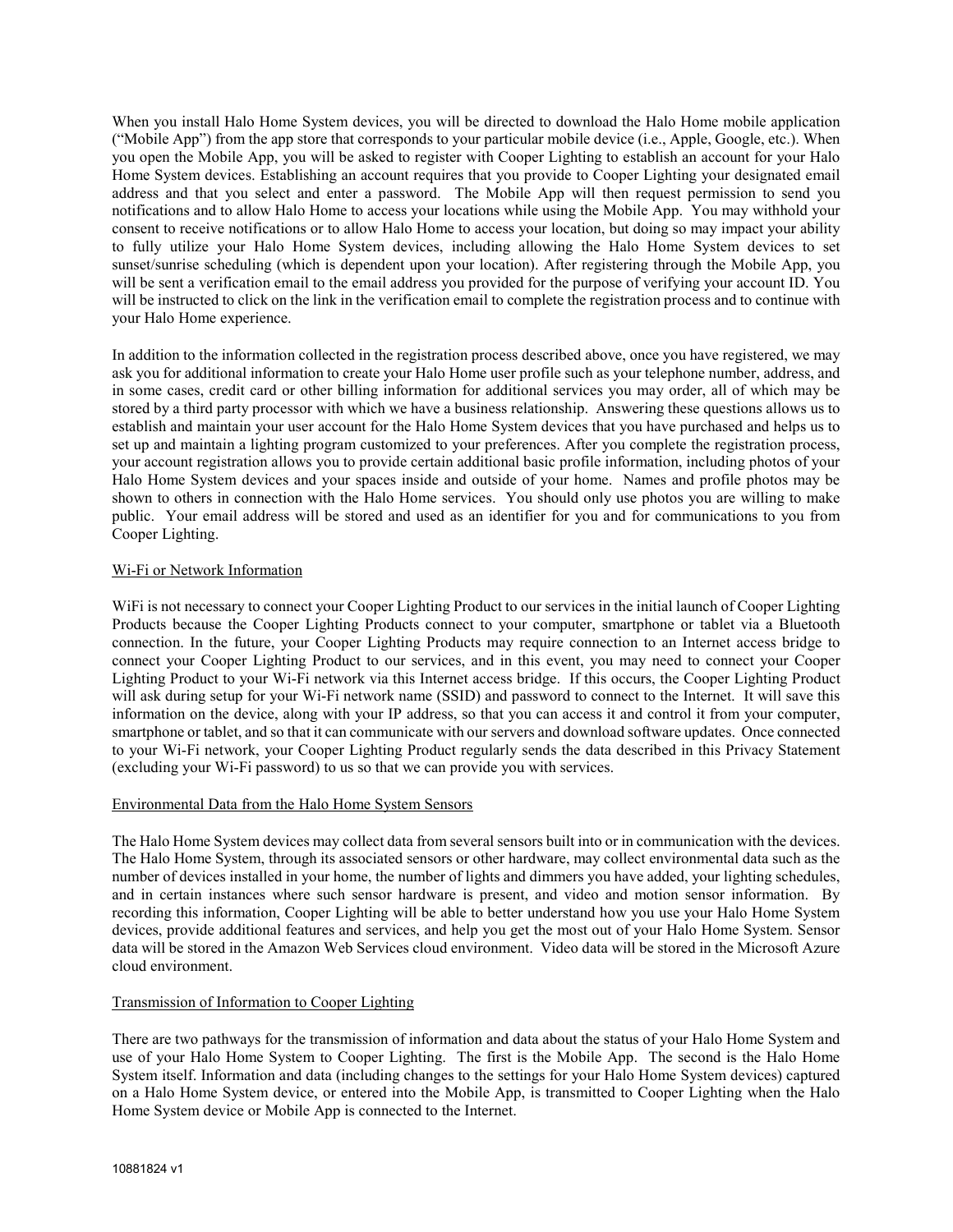The Mobile App connects to your Halo Home System devices via Bluetooth. You may make changes of certain settings for your Halo Home System using controls built into the Halo Home System devices, or via the Mobile App. If you change settings on a Halo Home System device or using the Mobile App, those changes will be captured on the Halo Home System device or the Mobile App, as applicable, and, as long as your Halo Home System device or the Mobile App is connected to the Internet using a Halo Home bridge device (i.e., a component of the Halo Home System that translates Bluetooth-based transmissions of information and data between the Mobile App, your Halo Home System devices, and your Wi-Fi Network), will be transmitted to Cooper Lighting. If your Halo Home System device is not connected to the Internet, or the Mobile App is not connected to the Internet, the changes that you make to the settings for that Halo Home System device will be stored locally either on the Halo Home System device or the Mobile App. When your Halo Home System device, or your Mobile App, is connected to the Internet, the changes that you make to the settings for the Halo Home System device will be transmitted to Cooper Lighting via the Internet.

# Technical Information and Lighting Usage Information

In order to improve your experience over time and help troubleshoot any problems you may encounter with the Halo Home System, we record information and data including your Halo Home System device model and serial number, firmware version and technical information, such as error logs, power status, battery charge level, and whether device features are working properly. When you install Halo Home System devices and they are connected to the Internet, information regarding your Halo Home System set up will be transmitted to Cooper Lighting to allow Cooper Lighting to track the number of Halo Home devices per location, the groupings of Halo Home devices within a location, the Halo Home scenes within a location, a Halo Home System device index (including product, Media Access Control (MAC) address, firmware version and firmware update schedule), a record of cloud-to-cloud integrations with your Halo Home System devices (e.g., cloud-based voice assistants), a list of Halo Home System objects per location, a record of schedule and bridge creations, and an Halo Home System device update status record. This information enables Cooper Lighting to understand your usage of the Halo Home System to offer you features and services based on your usage.

# Information Shared Among Multiple Cooper Lighting Products

If you have multiple Cooper Lighting Products interfacing with one another, the products will communicate certain information to each other, such as basic operational information (e.g., on-off control statements), user command information (e.g., trim statements for dimmers), and repeating information necessary to deliver that information to Cooper Lighting via the Internet. This communication may occur locally among connected devices (both Cooper Lighting Products and third party devices). Communications may also occur between Cooper Lighting Products and your mobile device or Mobile App, or among Cooper Lighting's servers.

In addition, Bluetooth-enabled Cooper Lighting Products may broadcast an identifying signal wirelessly. This is used to connect with your Bluetooth-enabled devices (such as a smartphone or a tablet) to deliver certain features.

Remember that when you visit our websites, we collect personal information as described in our Notice located at: [https://www.cooperlighting.com/privacy-notice.html.](https://www.cooperlighting.com/privacy-notice.html) 

Like most Internet sites, we routinely record log entries (including information such as your IP address) and technical information (such as your browser type and version) when your browser, mobile device, or Cooper Lighting Product contacts our servers.

# **3. THIRD PARTY PRODUCTS AND SERVICES**

#### If I connect third party products and services to my Cooper Lighting Products, will information be shared?

When you choose to connect third party products and services to your Cooper Lighting Products, you may be shown details about any proposed exchanges of data between Cooper Lighting and the third party that is providing the product or service. In some cases, Cooper Lighting or the third party will instead (or also) ask for permission to control the products that you have connected. Your activation is required through the Halo Home System mobile application or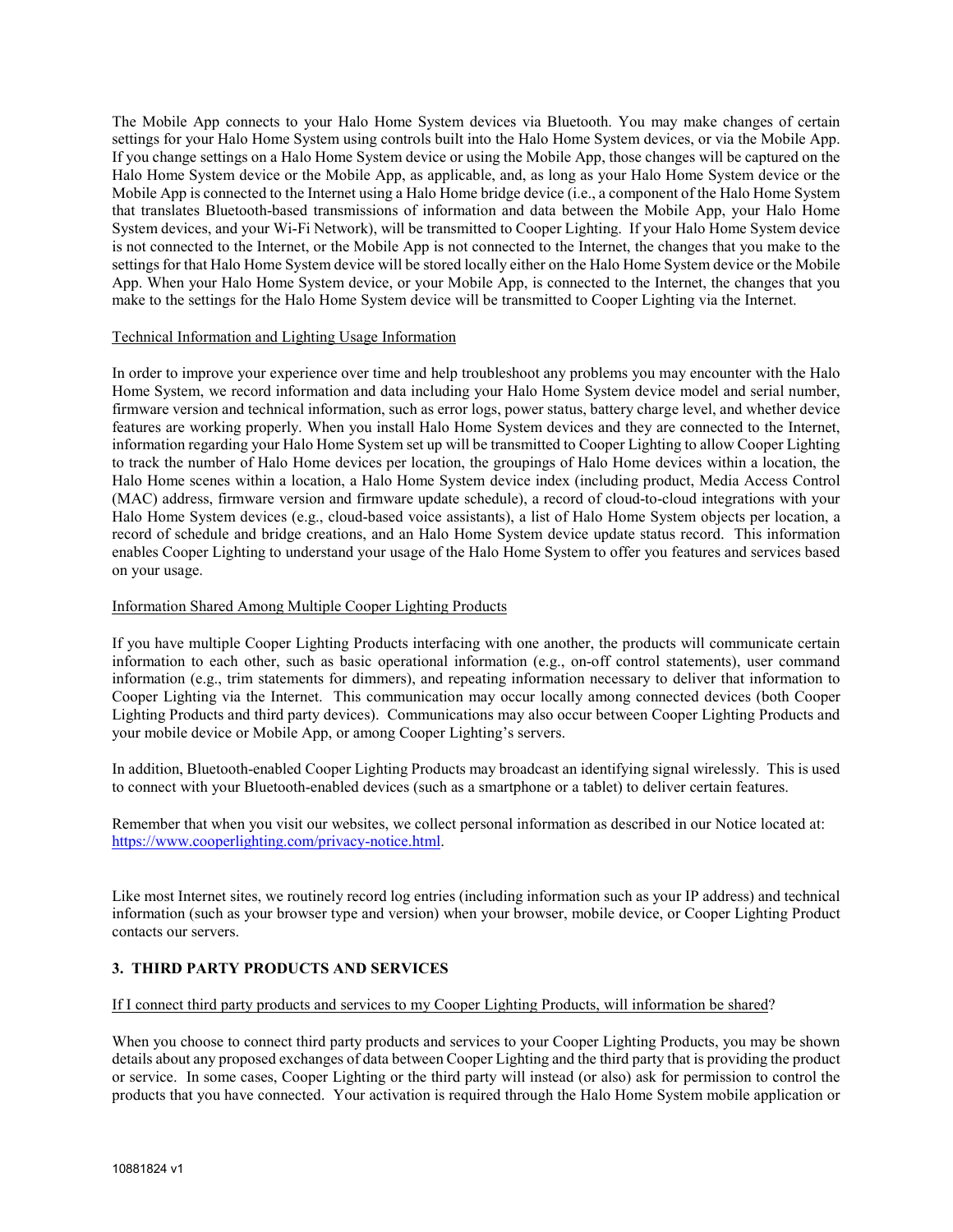a third party mobile application to allow these exchanges or requests for control and the connection between a Cooper Lighting Products and a third party product or service will not be possible without your activation. The only such information that Cooper Lighting may share with third parties currently is the way to access and control a Halo Home System device.

# **4. HOW WE MAY USE INFORMATION WE COLLECT**

Information that you choose to share with a third party is governed by that third party's privacy policy while in that third party's possession. For example, if you select an outside party for the installation or service of Cooper Lighting Products and share your personal information with that party, we cannot control the collection, storage or sharing of information collected by that party. Always check the privacy policies for any company that collects your personal information.

We may also receive information from our partners and other sources and combine that with the information in your Cooper Lighting account. Personal information about you that Cooper Lighting receives from third parties will be processed and stored by Cooper Lighting and will be treated in accordance with this Privacy Statement. This information may be processed in the same ways as any other data that is part of your Cooper Lighting account.

Uses of information and data may include:

#### Contact Information

"Contact Information" means information that allows someone to identify or contact you or any user authorized by you to contact or interface with your Cooper Lighting Products (e.g., your name and email address). Unless otherwise stated in this Privacy Statement, we do not share your Contact Information with anyone without your permission. However, we may use your Contact Information to market Cooper Lighting Products and third-party products and services to you via various methods. You can stop the delivery of future promotional emails from us by following the specific instructions in the advertising emails you may receive. These choices do not apply to the receipt of mandatory service communications that are considered important to the Cooper Lighting Products or services you receive.

# Service Information

"Service Information" means information necessary or useful to us in providing the Cooper Lighting Products to you (e.g., Cooper Lighting Products you use and how/when you use them). This information is used by us for operation of the Cooper Lighting Products, to provide services or information to you, to maintain the quality of our products and services, and to provide general statistics regarding use of the Cooper Lighting Products. We may also use Service Information for customer support, Cooper Lighting Product restoration, research and development activities for new products and services, and other similar purposes. Finally, we may provide certain Service Information to selected third parties, such as our business partners (e.g., for inbound API calls such as from cloud-based voice assistants), to improve the Cooper Lighting Products or the services we provide, for marketing purposes, or other related purposes.

#### Usage Information

"Usage Information" is information including, but not limited to, GPS/geolocation information, lighting usage data, as well as information about the interaction of your lighting system and third party devices, the time of events in your home, and your use of the functions and features available in the Cooper Lighting Products. We receive this type of information from your Cooper Lighting Products or through the Mobile App and we may collect this information and other similar Usage Information for other products we may offer now or in the future. Usage Information may also include your IP address, browser type, domain names, access times and referring website addresses and Wi-Fi service set identifier. This information is used by us for the operation of the Cooper Lighting Products, to maintain quality of the Cooper Lighting Products, and to provide general statistics regarding use of the Cooper Lighting Products. We may also use Usage Information for customer support, system restoration, and research and development activities for new products and services, and other purposes similar to the foregoing. Finally, we may use certain Usage Information for marketing purposes or provide certain Usage Information to selected third parties, such as our business partners, for marketing purposes, where we have obtained your specific consent.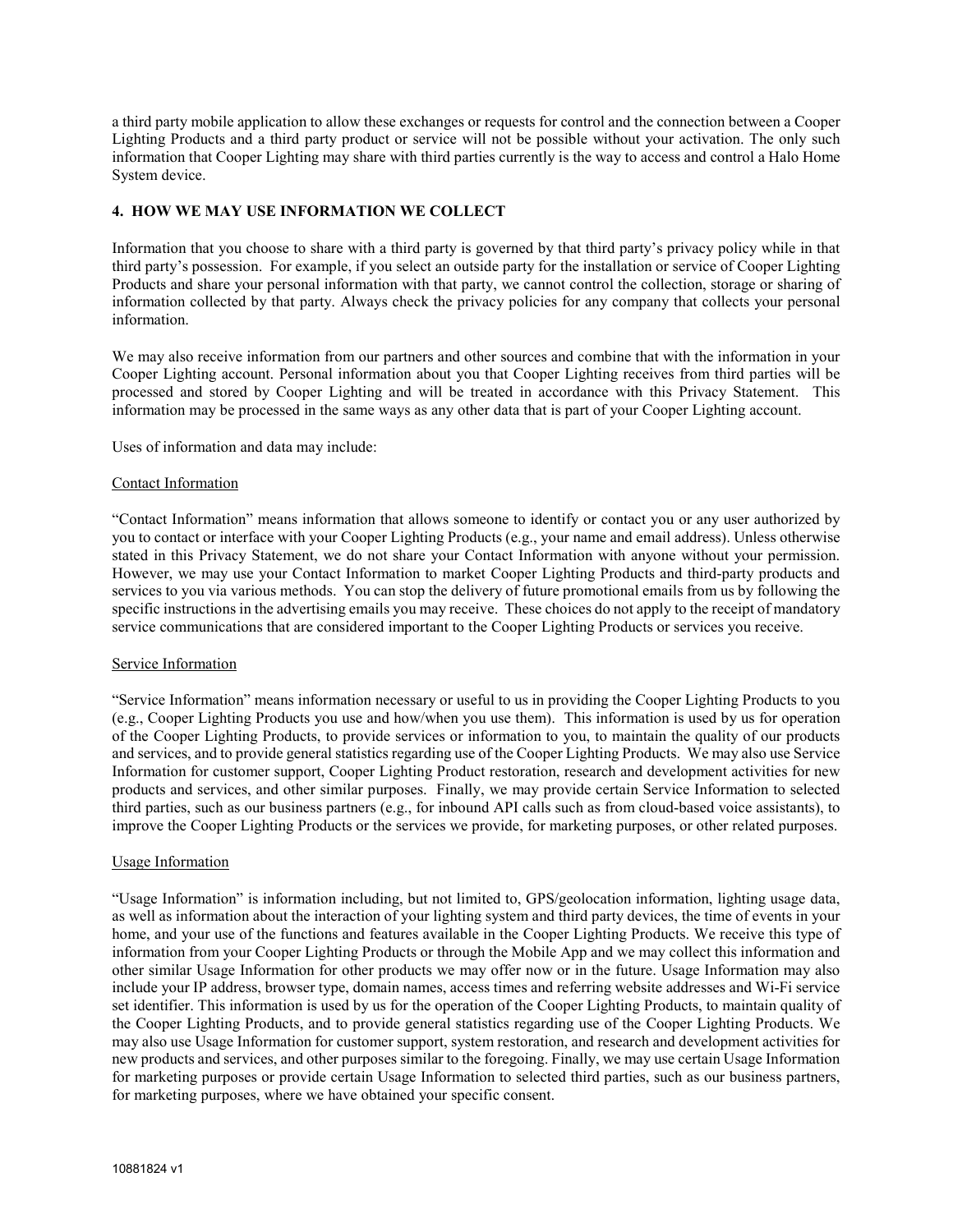### Anonymized Information

Sometimes we may "anonymize" your information by removing any identifier that can be associated with you. Anonymized information helps us develop reports and analyses about how our customers use the Cooper Lighting Products and for other research such as behavioral inferences. We may publicly share or sell anonymized information and reports and analyses based on anonymized information. We may disclose aggregated, anonymized information, and analyses and reports derived from such information to third parties including utilities, our service providers, suppliers, advertisers, merchants, consumer and market research companies and other organizations.

We may share non-personal information (for example, aggregated or anonymized customer data) publicly and with our partners. This information may also be shared with other users to help them better understand their lighting usage compared to others in the Cooper Lighting community, raise awareness about safety issues, help us generally improve our system, or other informational purposes. We may also share non-personal information with our partners; for example, we may aggregate and de-identify data to help Cooper Lighting design better lighting products. We take steps to keep this non-personal information from being associated with you, and we require our partners to do the same.

# **5. WITH WHOM DO WE SHARE YOUR INFORMATION?**

We may share your Personal Data for business purposes with entities other than the Cooper Lighting entity that originally collected it, including the categories of recipients described below:

- Affiliates and subsidiaries: Due to our global nature, we may share your Personal Data, with our parent company Signify N.V. and its affiliates, subsidiaries, business units and other companies that share common ownership for the purposes described above.
- Third party service providers: We may share your Personal Data with third party service providers working on behalf of Cooper Lighting in order to provide the Services you request or support our relationship with you, such as cloud services or technical support services.
- For legal, security and safety purposes: We may share your Personal Data with third parties such as law enforcement or other government agencies to comply with law or legal requirements; to enforce or apply our Terms of Use and other agreements; and to protect our rights and the property or safety of Cooper Lighting, our users, or third parties.
- In connection with a transaction: If we, or some or all of our assets, are acquired by another entity, including through a sale in connection with bankruptcy, we will share your Personal Data with that entity.

The following are examples of situations where we may share your personal information:

- With your consent.
- For external processing and storage, and management of the Halo Home System: We utilize third party vendors, service providers and technicians who help with some of our data and information processing and storage. We also utilize a third party cloud services vendor that assists Cooper Lighting in connection with the provision of Halo Home products and services and helps Cooper Lighting to manage the operation of the Halo Home System and to customize Halo Home System product and service offerings. We may also utilize third party vendors to assist with monitoring our servers for technical problems and data security and privacy compliance. These third party vendors (as well as Cooper Lighting employees) may access certain information about you or your account in line with this work, but are not permitted to use this data for purposes unrelated to Cooper Lighting Products and services. We also have strict policies and technical procedures in place designed to prevent unauthorized employee access to your personal information and data.

# **6. RETENTION AND DELETION OF INFORMATION**

We generally store your information or data on our servers or on the servers of our third party vendors until the later of (i) the date you request that we delete or edit it, the date on which you are no longer a Halo Home System customer, or (iii) as long as is required by applicable law.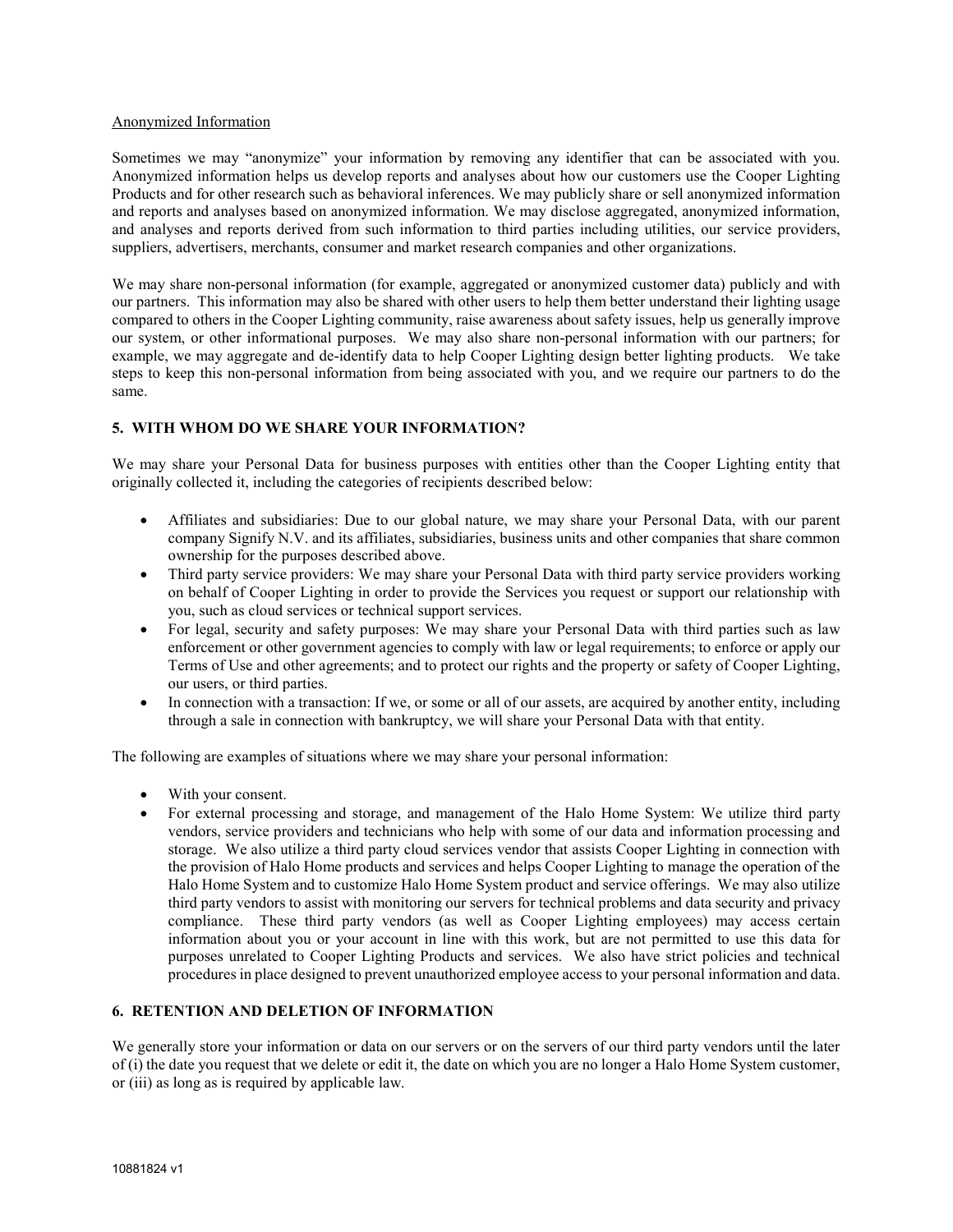If you cease to be a Halo Home System customer, Cooper Lighting will deactivate your account and will, upon receipt of a written notice from you, request that our third party vendors delete your account information from their servers. Because of the way we maintain certain services, however, after your information is deleted, backup copies may linger for some time before they are deleted, and we may retain certain data for a longer period of time if we are required to do so for legal reasons.

# **7. NOTICE TO CALIFORNIA RESIDENTS**

This section applies to California Residents.

As described in sections 2 and 4 of this Privacy Statement, we might collect personal information including identifiers, characteristics of protected classifications under California Federal Law, commercial information, internet or other network activity information, geolocation information, audio, electronic, visual or similar information, and inferences drawn from any of the information identified above to create a profile about a consumer.

As described in section 5, personal information we collect from consumers might be shared for business purposes with third parties. We might have disclosed all of the categories of personal information listed above, based on the use case, for a business purpose in the past 12 months.

We do not sell your personal information.

As a California resident you have certain rights, subject to legal limitations and applicable exceptions, regarding the collection, use, and sharing of your personal information. Those right are in particular:

- **The Right to Know.** You have the right to request information about the categories of personal information we have collected about you, the categories of sources from which we collected the personal information, the purposes for collecting the personal information, the categories of third parties with whom we have shared your personal information, and the purpose for which we shared your personal information ("Categories Report"). You may also request information about the specific pieces of personal information we have collected about you ("Specific Pieces Report").
- **The Right to Delete.** You have the right to request that we delete personal information that we have collected from you.
- **The Right to Opt-Out.** You have the right to opt out of the sale of your personal information.

In accordance with applicable law, we will not discriminate against you for exercising these rights. You may use an authorized agent to exercise your rights on your behalf. If you are making any of the requests above through an authorized agent, we will request written authorization from you and will seek to verify as described above or we will accept a legal Power of Attorney under the California Probate Code to the authorized agent.

You can exercise your right at any time by contacting us by sending an email t[o Central Privacy Office,](mailto:privacy@cooperlighting.com) by calling +1-866-461-7819 or by using this [online form.](https://www.signify.com/global/privacy/privacy-request)

In order to exercise your rights, we will need to obtain information to locate you in our records or verify your identity depending on the nature of the request. If you are submitting a request on behalf of a household, we will need to verify each member of the household in the manner set forth in this section. Therefore, based on the request we might reach out to you for further information.

We will respond to a Request to Opt-Out within 15 days. We will respond to Requests to Delete and Requests to Know within 45 days, unless we need more time in which case we will notify you and may take up to 90 days total to respond to your request.

# **8. CHANGES TO THIS PRIVACY STATEMENT**

Please note that this Privacy Statement may change from time to time. We will provide notice of any material changes on the website, through the Mobile App, or by contacting you.